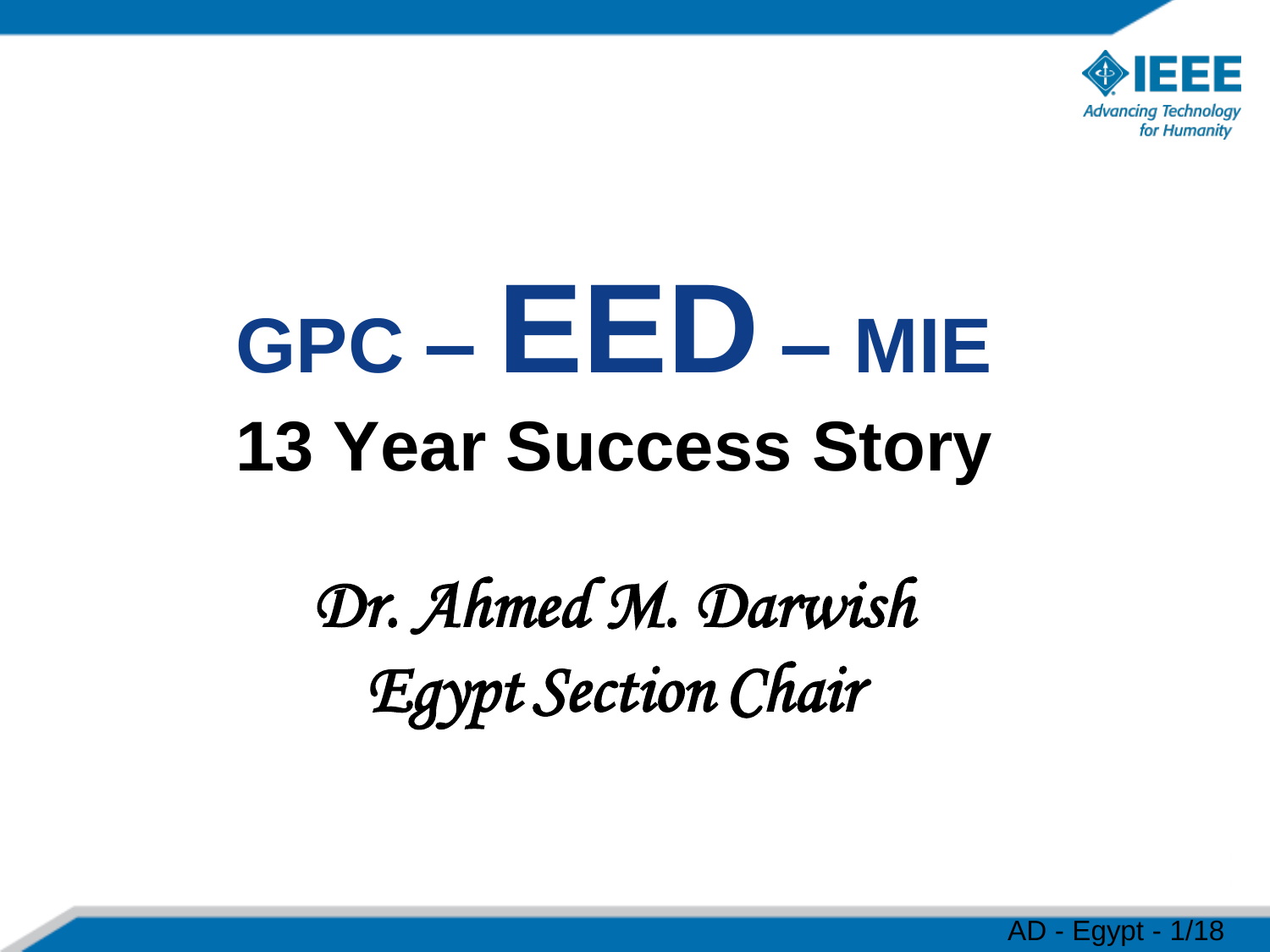

### **Objective**

4/5/2014 2

#### Increase IEEE's footprint!

Increase IEEE visibility (technologists, public and media)

Raise awareness about IEEE among nongovernment and government organizations active in technology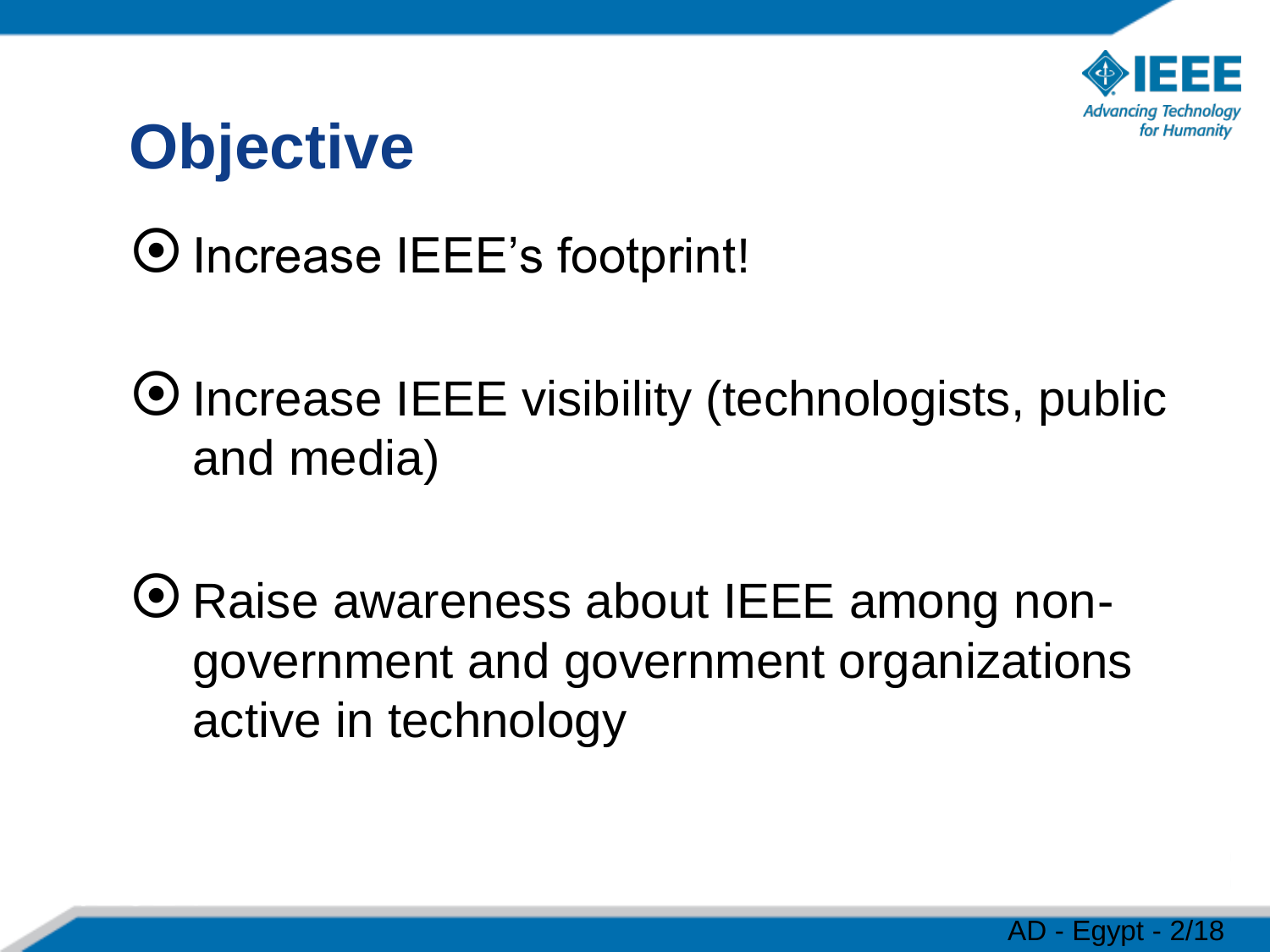

### **Questions to Ask?**

**? Whom am I targeting**

- **? Top three activities that engage target and reasons for that**
- **? How will I inspire volunteers to do it**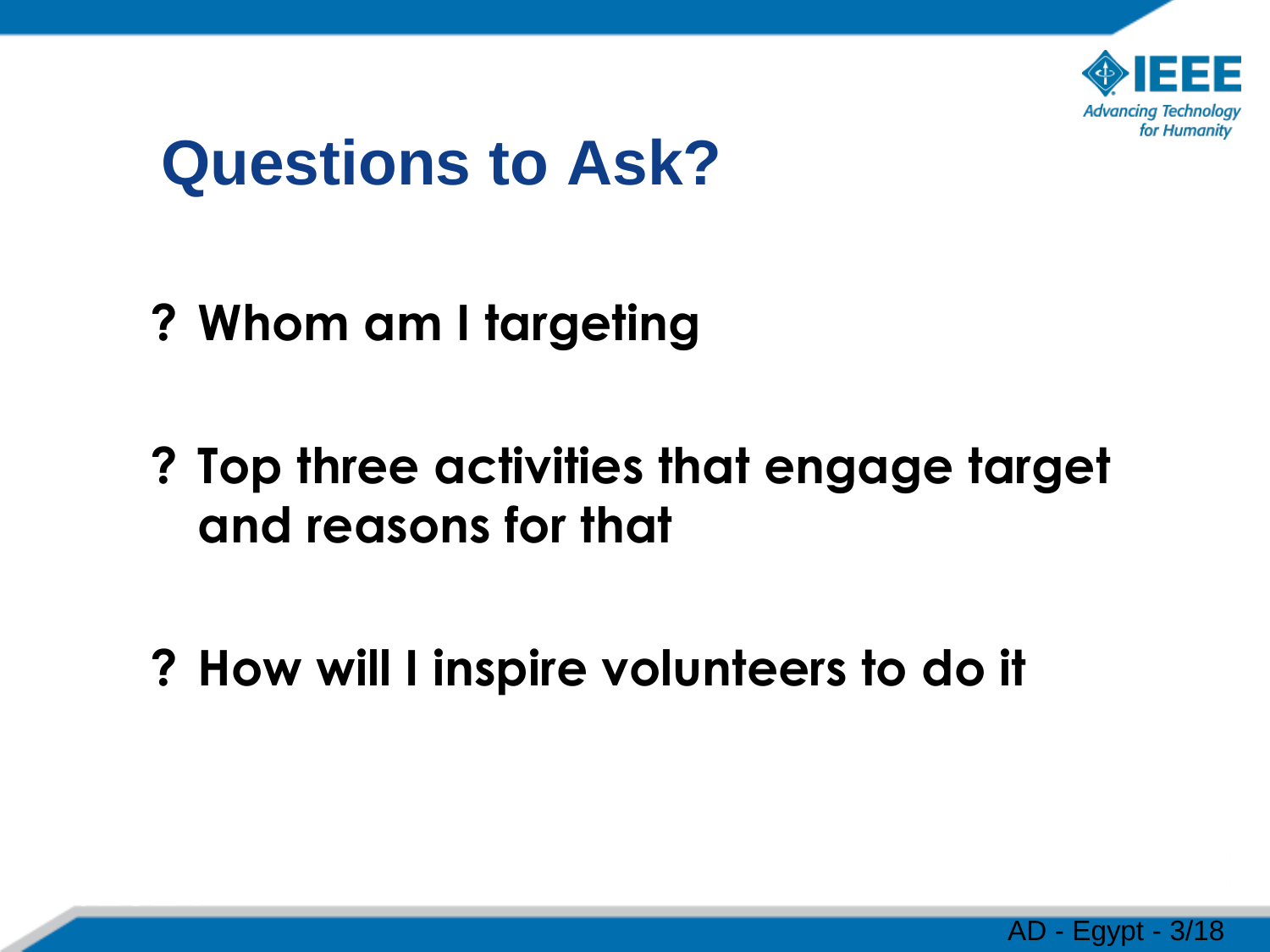

### **In Middle East**

**? Whom am I targeting**

4/5/2014 4

### **Students**

- **? Top three activities that engage target and reasons for that**
	- **Pride & Recognition Sponsors & Jobs Learning & Networking**
- **? How will I inspire volunteers to do it**

**Young Professionals (GOLD)**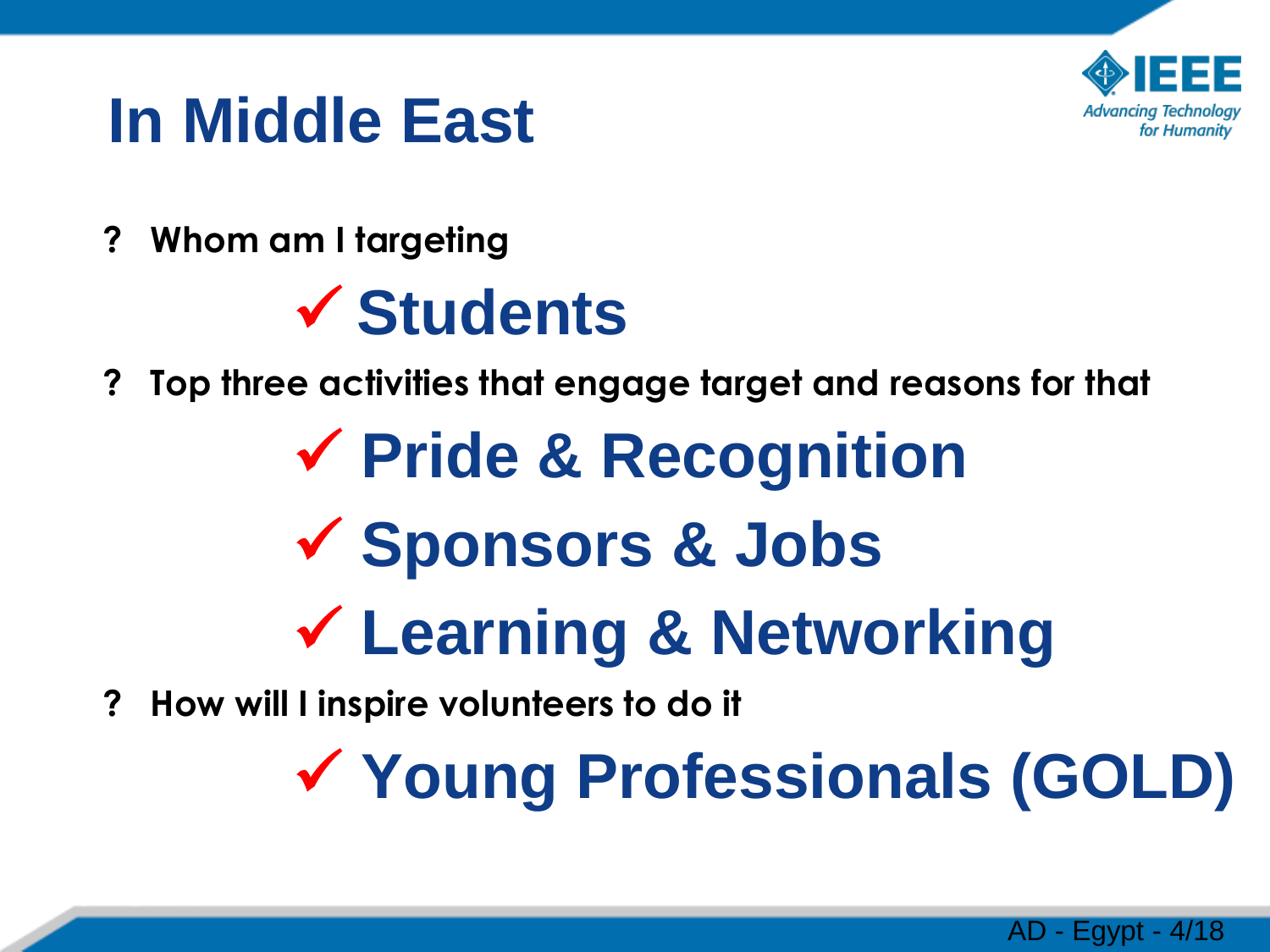

### **Road Map**

- **Pre-test**
- **Governance**
	- o **Choosing the Team!**
	- o **Finding Sponsors**
	- o **Funding – Political – Community**
	- o **Attracting Technical Committee**
- **Content**

- **Logistics**
- **Media and PR**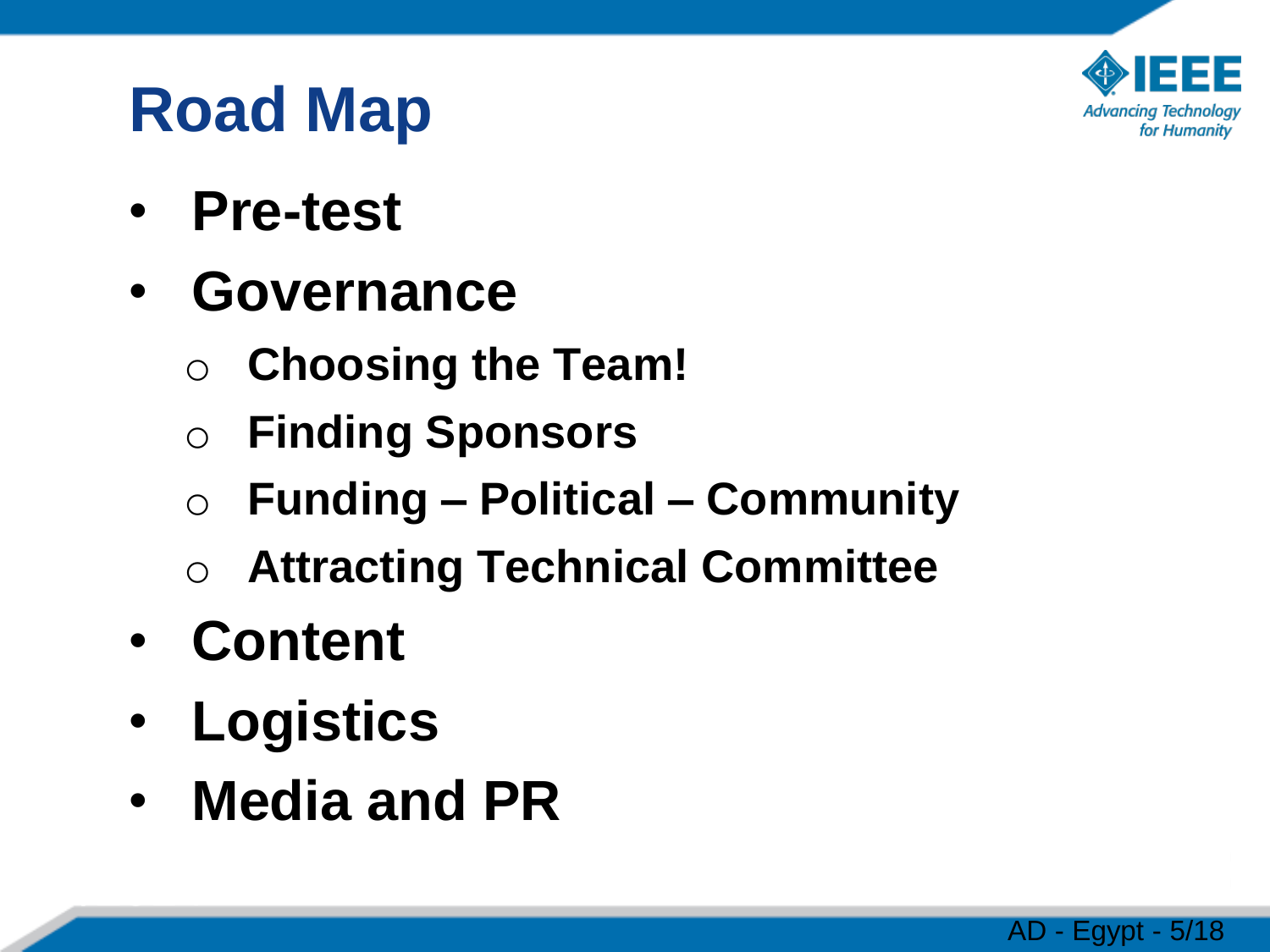

#### **Pretest**

4/5/2014 6

#### **Think Big – Start small**

# **Started in Egypt with Graduation Project Competition GPC**

### **Grew to be the largest event**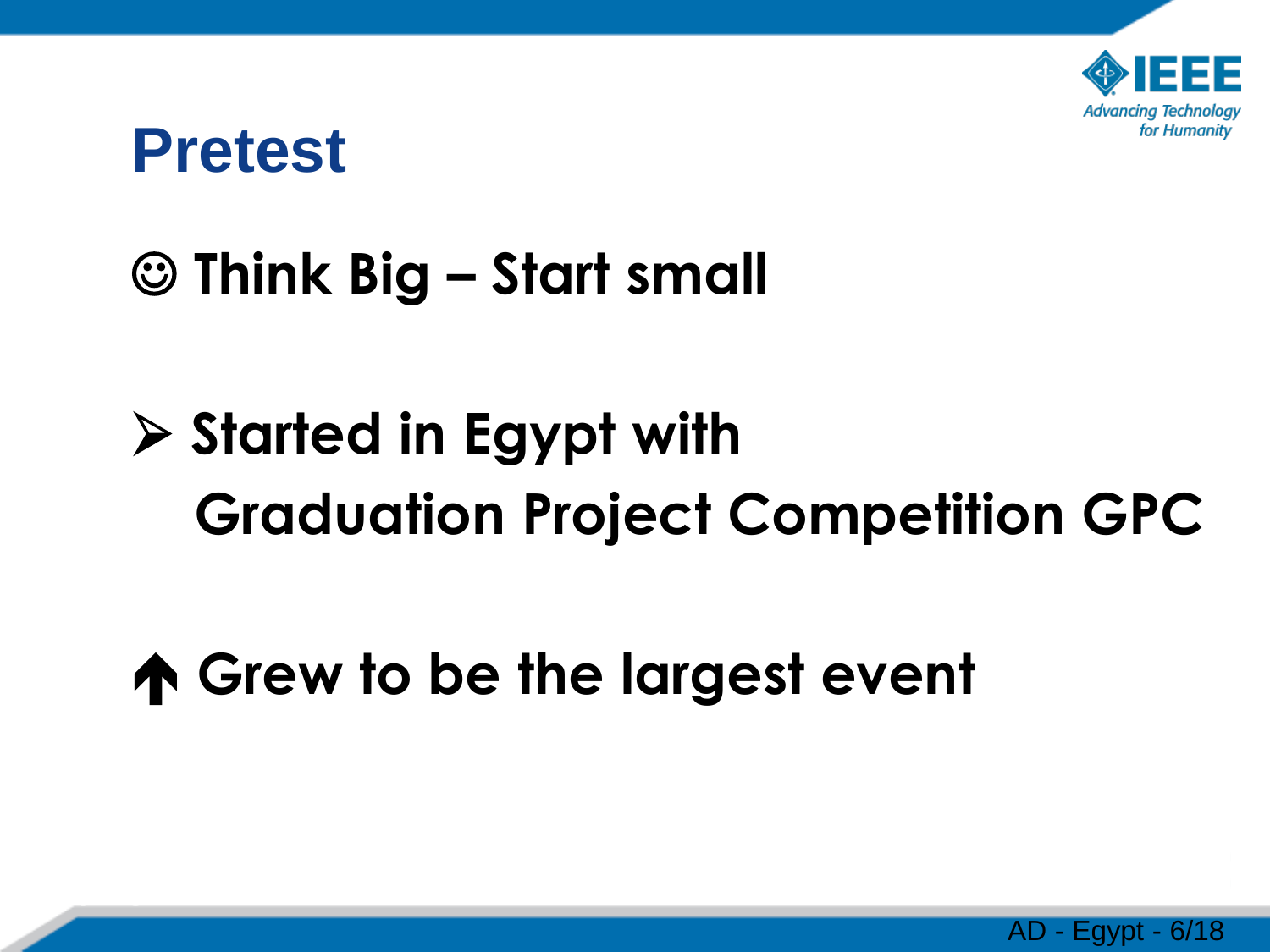

AD - Egypt - 7/18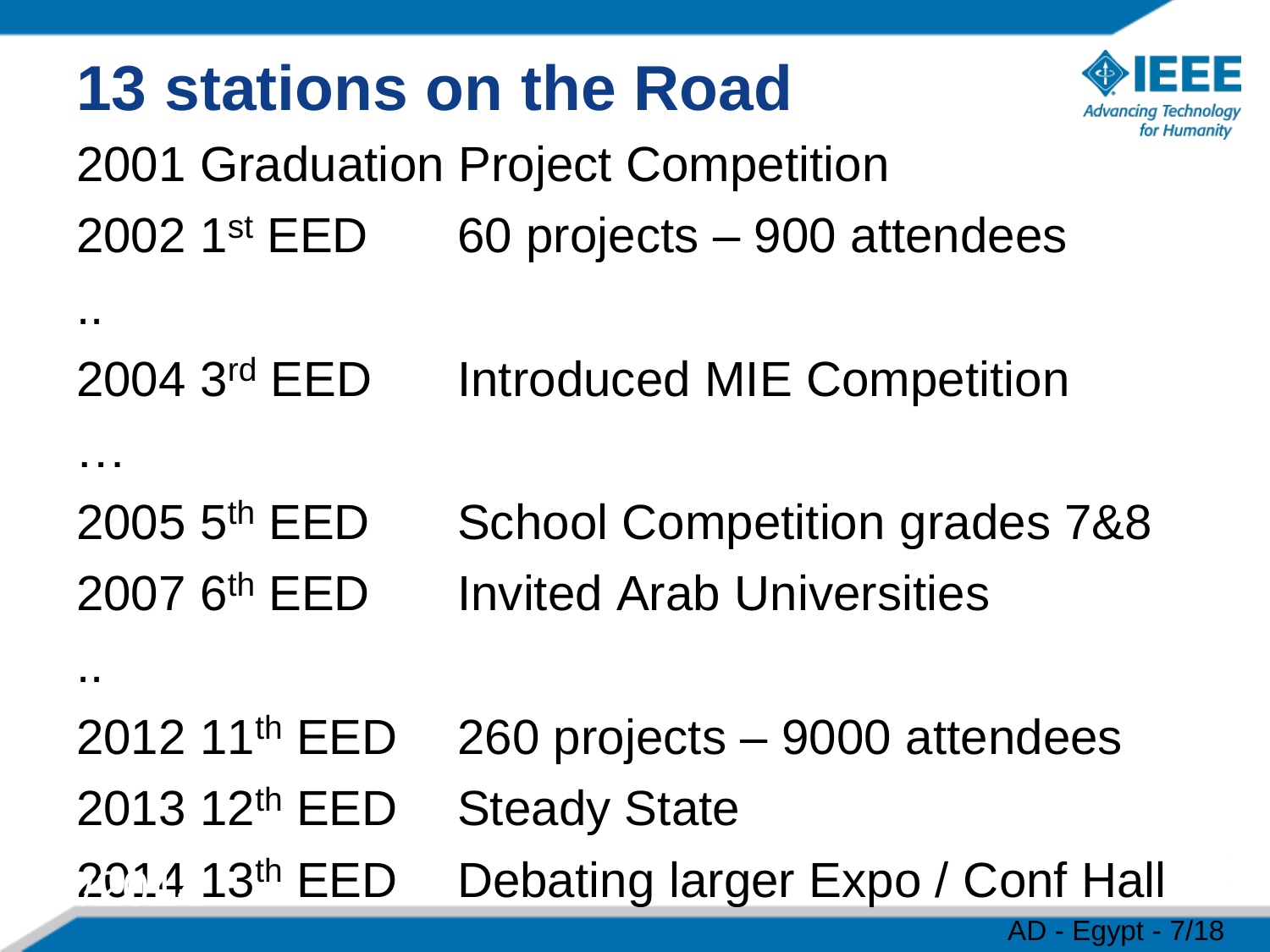

#### **12th Egyptian Engineering Day – EED 2013**

#### **The largest Youth Engineering event in the Middle East and Africa**

- 260 Graduation Project
- 9000 Visitors

8 |

- 169 Professors
- **168 Company Representatives**
- 10 NGO Representatives
- Coverage: 20 TV channels 13 Radio Channels 37 Newspaper and Magazines
- 12 projects received offers
- 36 projects received incubations



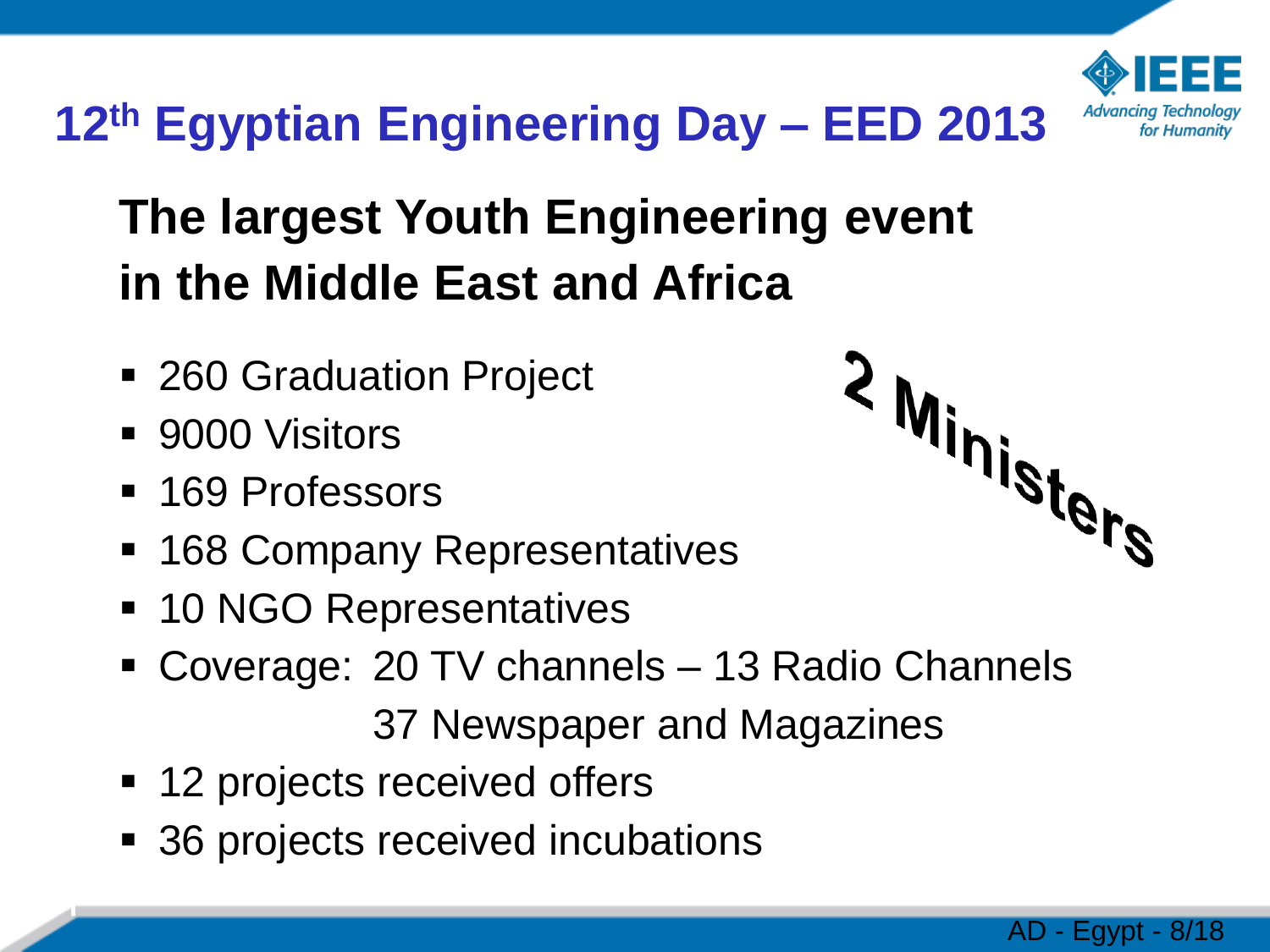

#### **Choose the Team**

#### **Volunteers**

#### **vs. Paid Professionals**





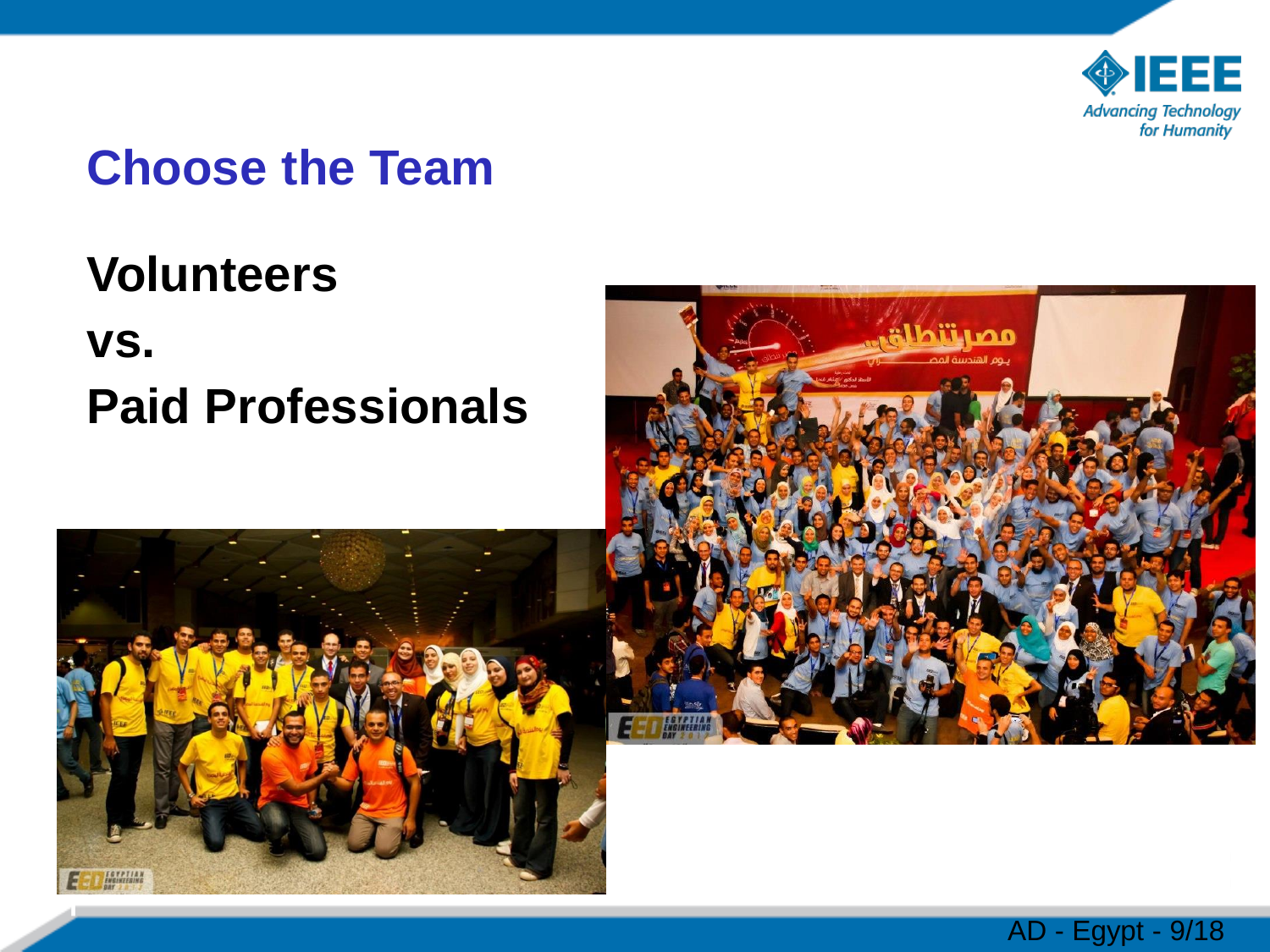

### **Volunteers**

- $\triangleright$  Will work together from different universities and cities to execute the "Planned" event.
- Coordination (Training) Workshop: attendees will learn together how to make an event from scratch, how can they plan for an event and how to work in coordination with other teams.
- Governance Model:

- **EXE** Changing chair every year
- **Present work guided by past and**
- **Exercise accompanied by future.**

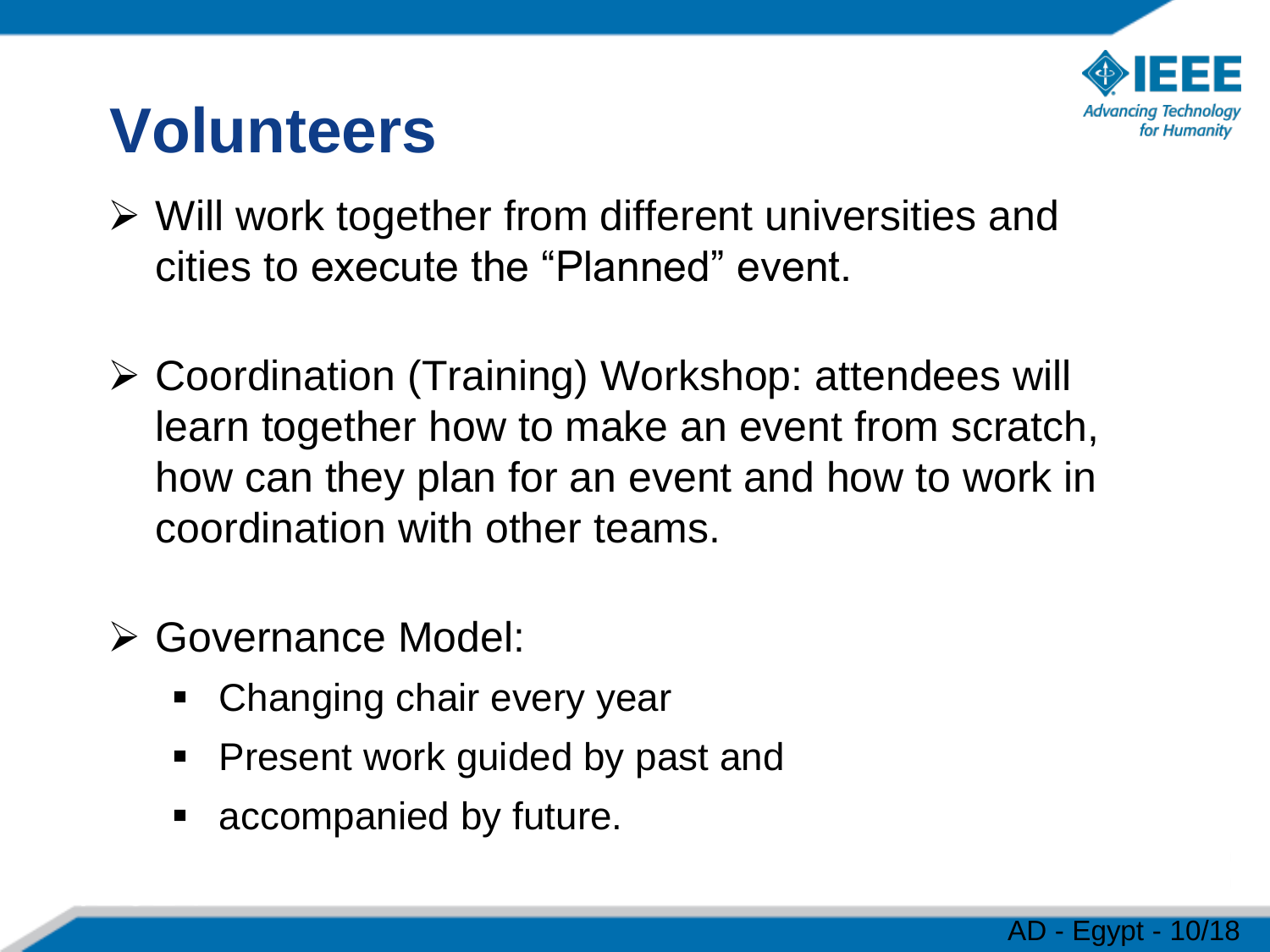

### **Sponsors**

# **Funding Industry**

### **Political Gov**

4/5/2014 11

### **Community NGO and Societies**

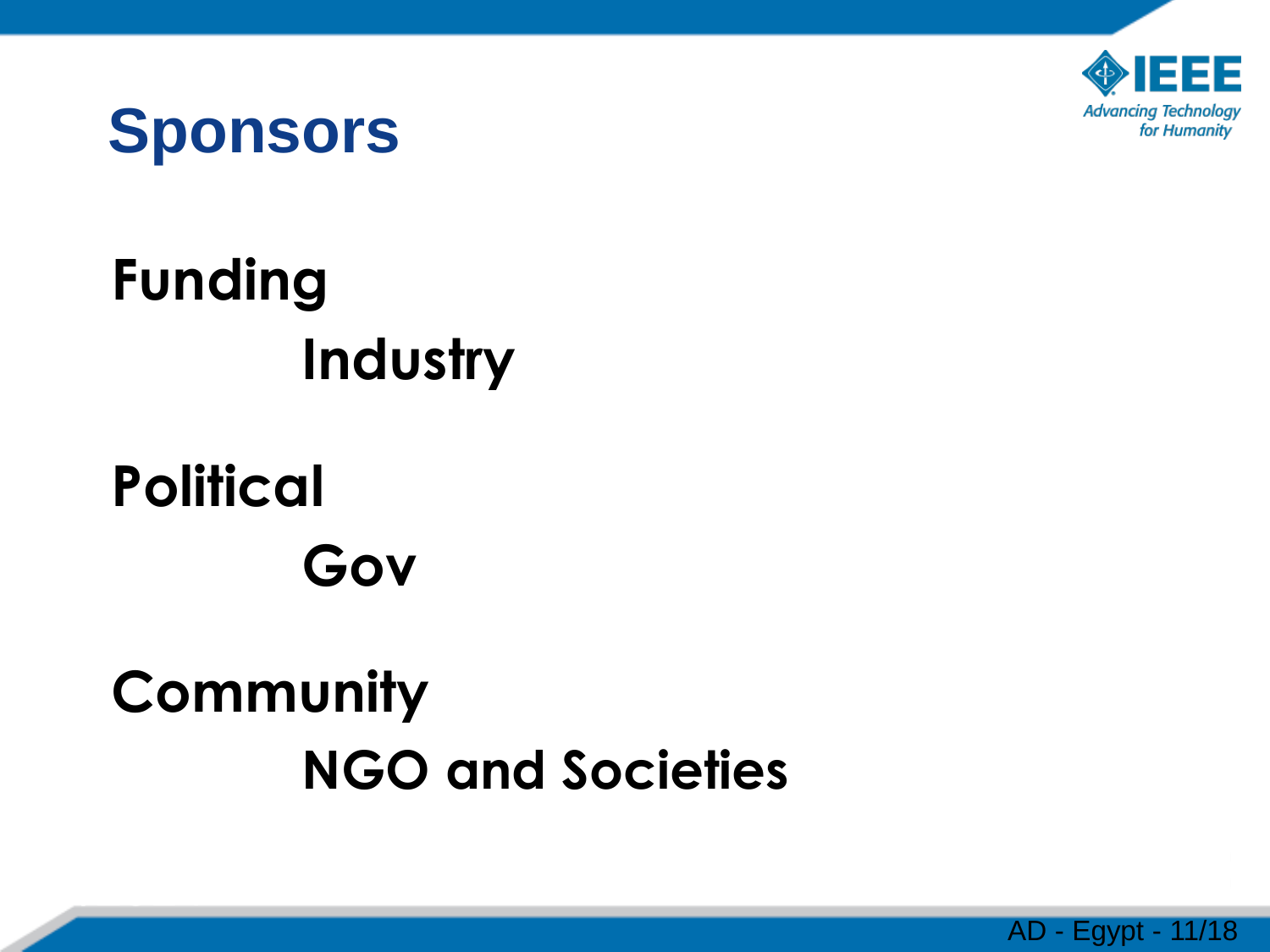

### **Technical**

4/5/2014 12

### **Real Challenge to work on Review and referee committees**

### **Each Professor / Industry partner has his own idea about standards**

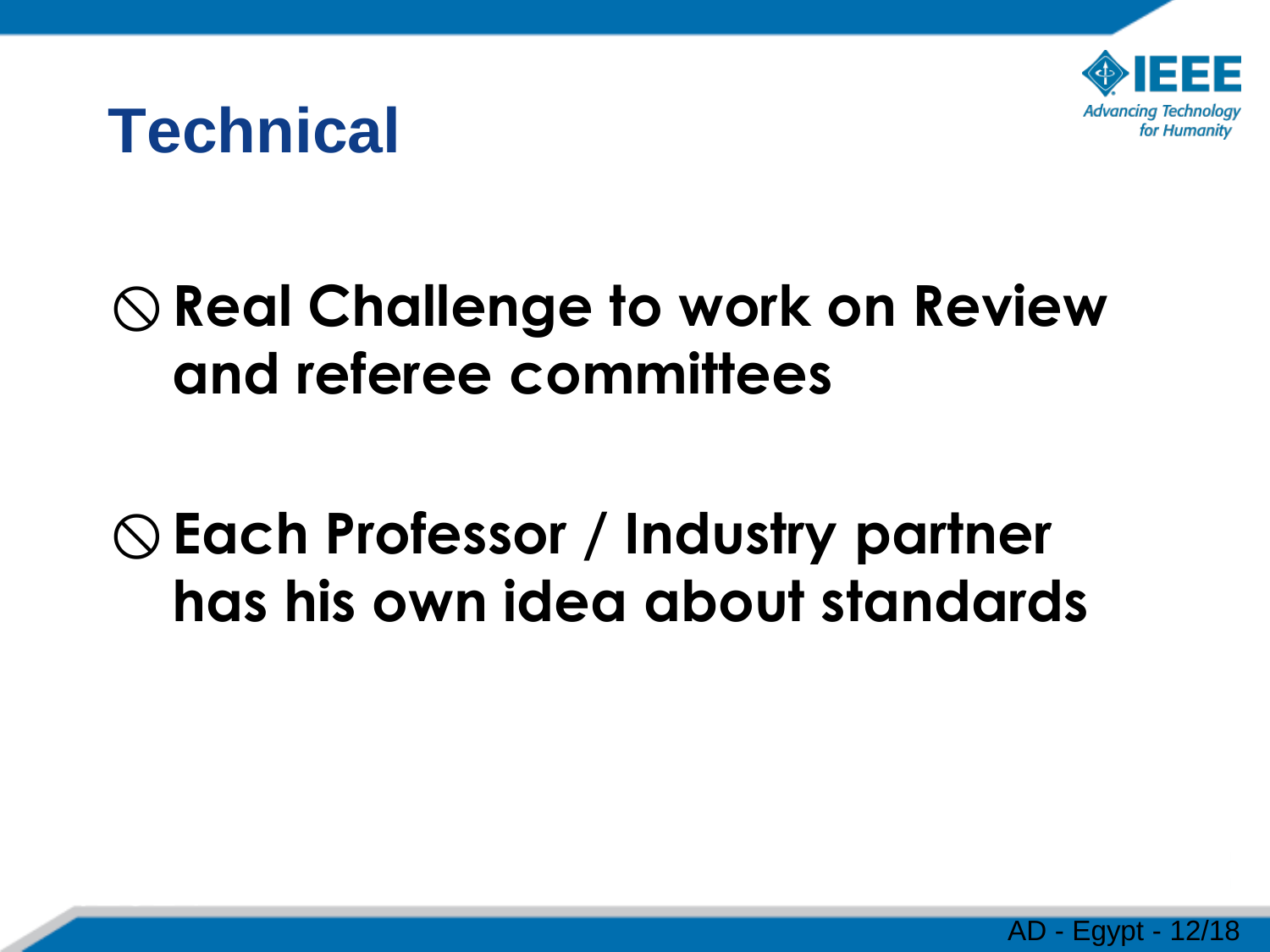

# **Content (Program)**

#### **Balanced Mixture**

13

- Technical \ Non Technical
- Workshops \ Seminars \ Forums
- International \ Regional \ Local
- **Speakers \ Moderators**

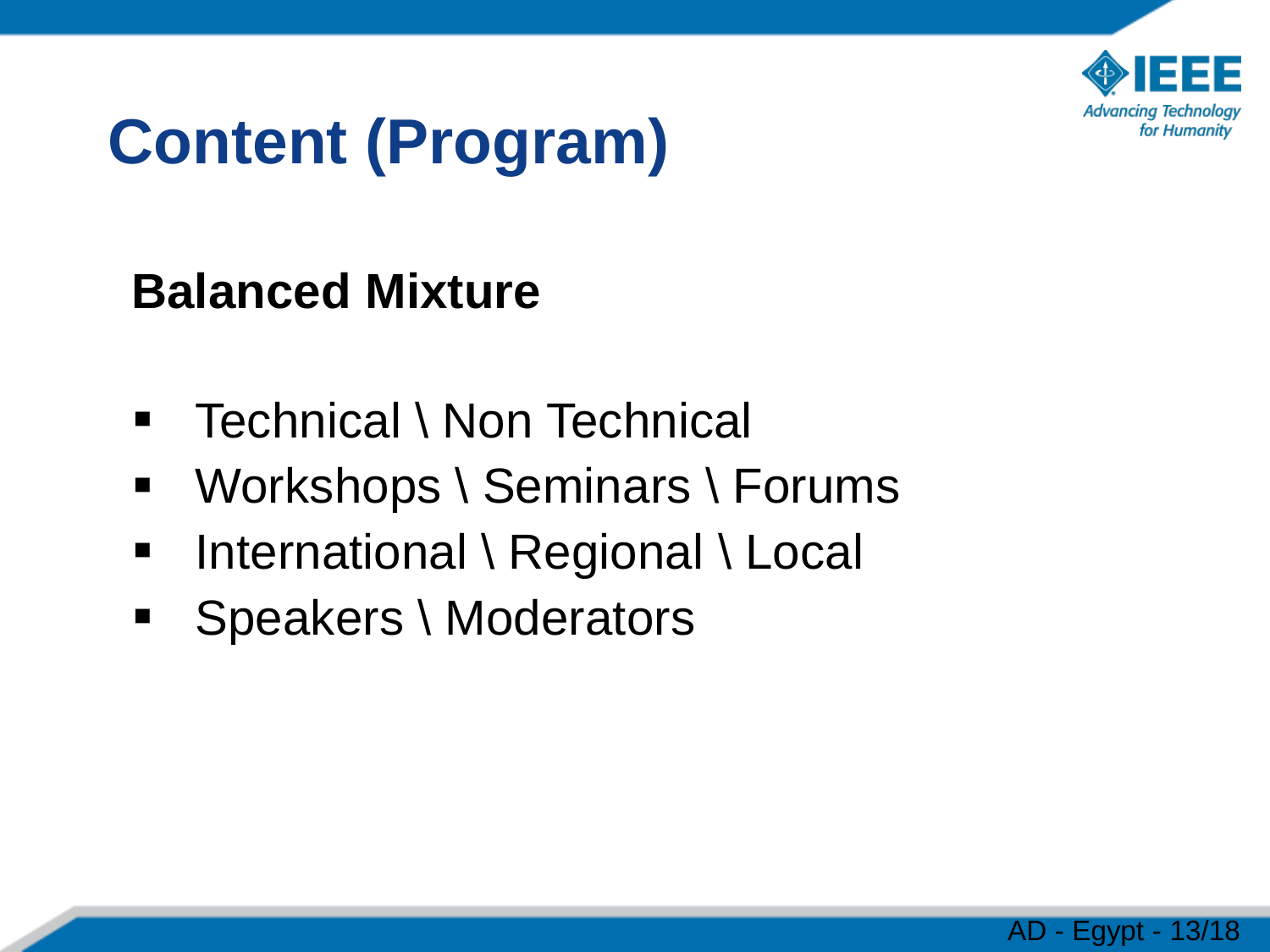# **Logistics**



AD - Egypt - 14/18

- Brainstorming GAME to plan logistics
- Publications (content) and Materials including Website
- Human Resources
- Registration Type: Online \ Onsite
- Type of Attendees and expected number:
	- VIPs \ Guests \ Industry \ Government \ Professors \ Youth \
	- Fresh Grads \ Undergrads \ ...
- Gallery \ Exhibition
- **Catering**
- Photography
- Reporting and Documentation
- …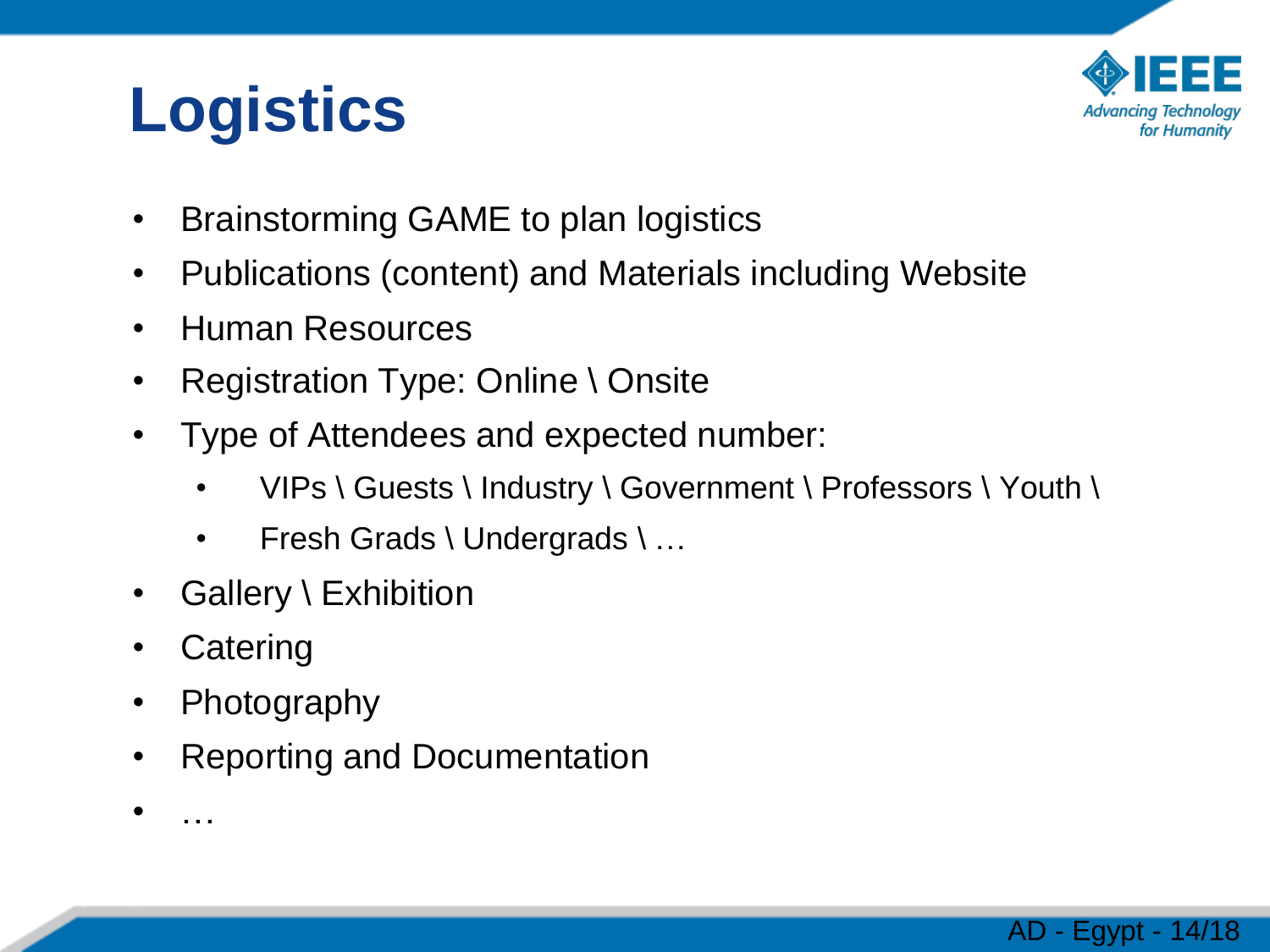

### **Media and PR**

4/5/2014 15

**Tough task They only show up when Paid Or there is a story Or VIP**

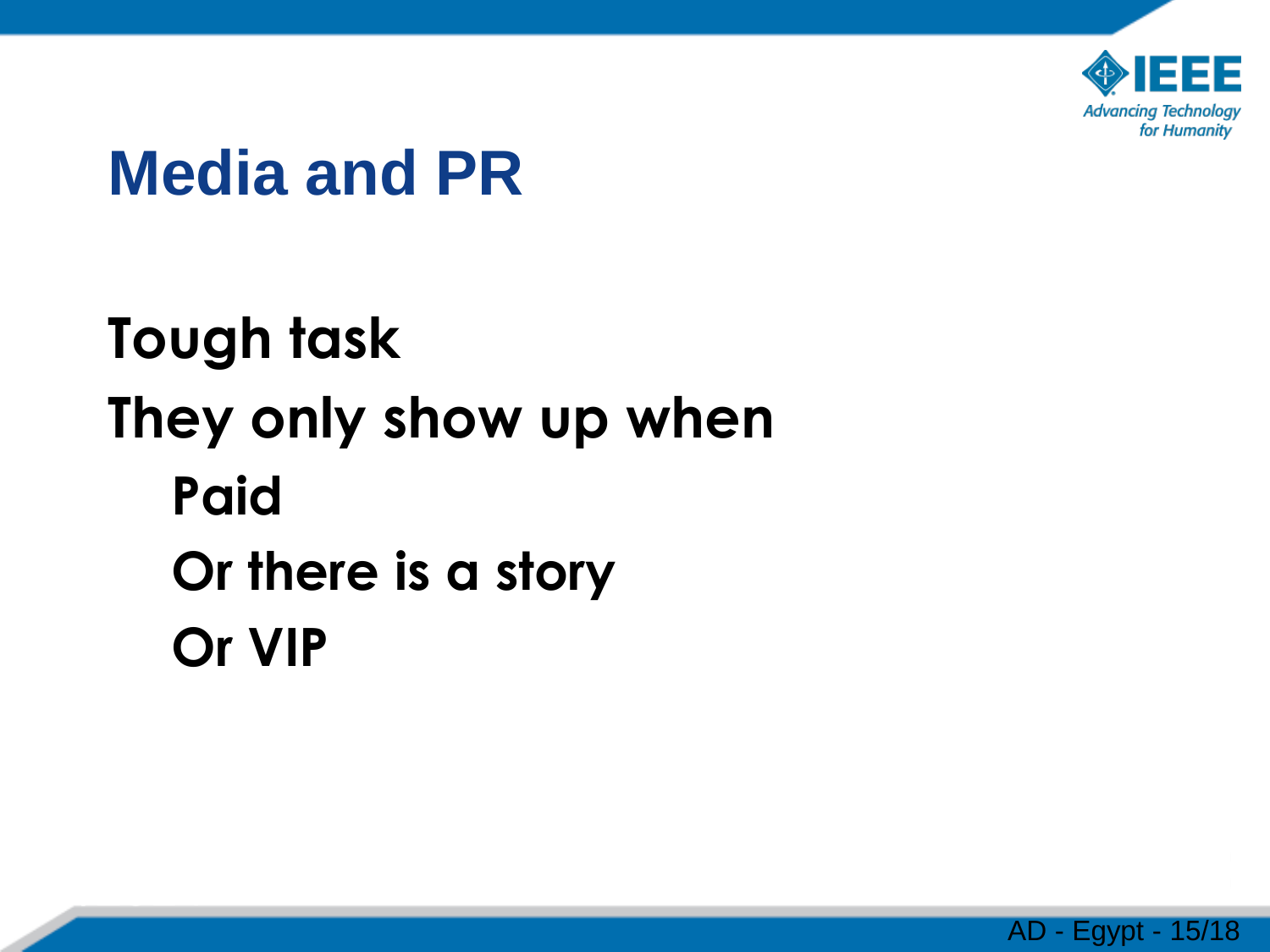



# **Closing Ceremony**

**Recognition VIP (CEOs – Ministers …)**

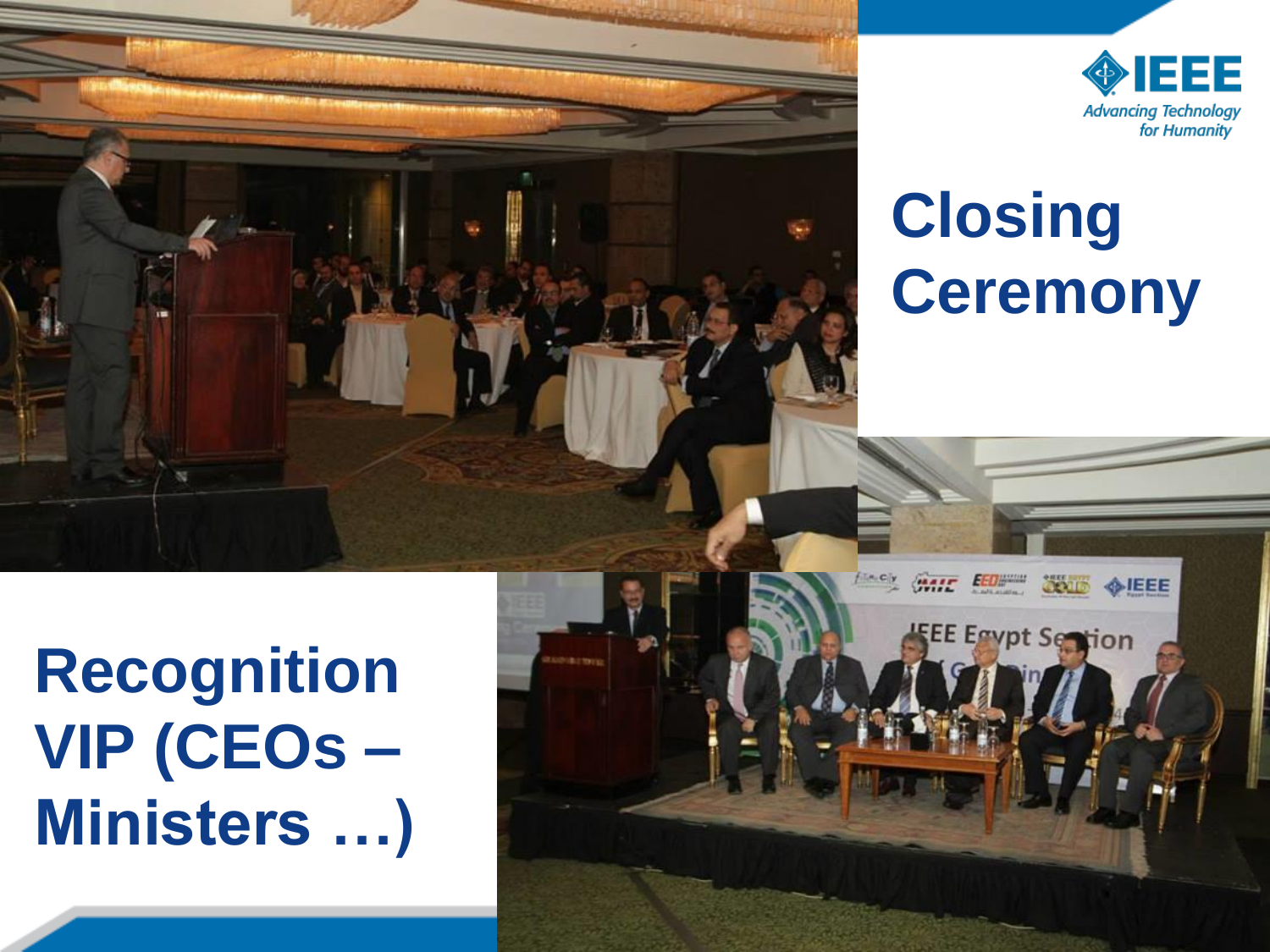

### **Extend .. Keep them Busy**

- **All over Egypt Smaller Events**
- **Job Announcement Circulation**
- **Sponsor Frame Agreement**
- •

**…**